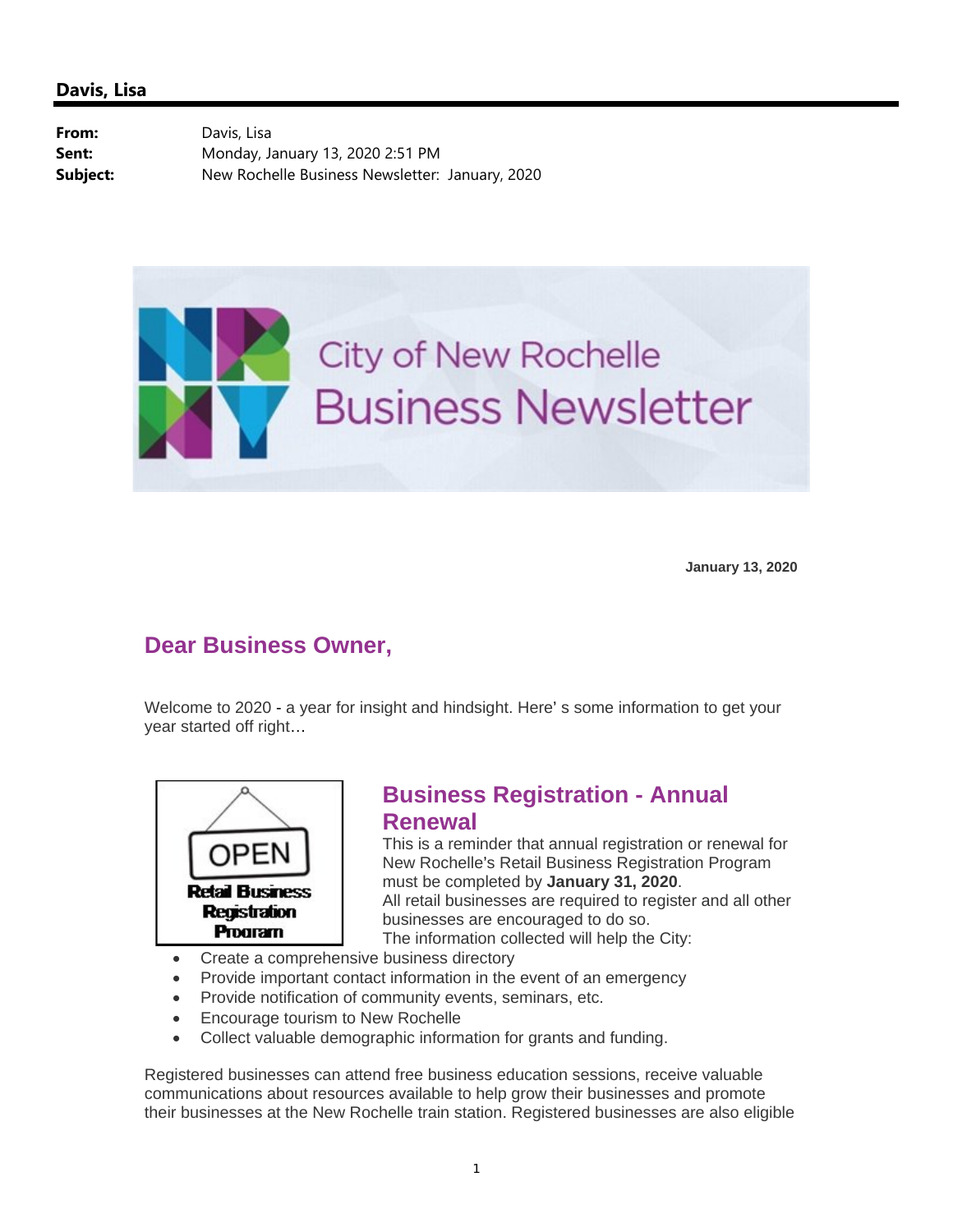for the city's free Featured Business program, providing additional opportunities for comarketing and promotion.

There is **NO FEE** to register or renew but annual registration or renewal is required for retail businesses and encouraged for all others.

#### Annual renewal or registration is free and must be completed by **January 31, 2020.**  *Failure to register or renew will result in a penalty of up to a maximum of \$350.*

A retail business is any retail commercial operation or occupation, of any kind, including, without limitation, any sole proprietorship, partnership, limited partnership, joint venture, association, corporation, limited liability company, franchisee, cooperative, or any other entity recognized by law that owns, leases, or occupies any premises in the City, and is engaged in the sale of goods or services that are subject to New York state sales tax. The registration requirement shall include the retail store component of any not-forprofit entity.

**To renew or register visit the City's website at www.newrochelleny.com/business and select "Register Here" under the Retail Business Registration system. Registration is available in English and Spanish. When renewing, please update any changed information. Please include the required current proof of insurance and authorization to do business in the "Licenses" section.** 

## **New York State's Minimum Wage**

As part of the 2016-17 State Budget, Governor Cuomo signed legislation enacting a statewide \$15 minimum wage plan that will lift the earnings of more than 2.1 million New Yorkers, in all industries across the state. The Governor's plan takes the needs of workers and businesses alike into account.

As of December 31, 2016, the first in a series of wage increases went into effect. Rates will differ based on region and industry because the increases are calibrated to provide businesses ample time to adjust. **The new wage is \$13.00 per hour.**

| <b>General Minimum Wage Rate Schedule</b> |         |         |                                                    |         |         |         |
|-------------------------------------------|---------|---------|----------------------------------------------------|---------|---------|---------|
| Location                                  |         |         | 12/31/16 12/31/17 12/31/18 12/31/19 12/31/20 2021* |         |         |         |
| Long Island & Westchester                 | \$10.00 | \$11.00 | \$12.00                                            | \$13.00 | \$14.00 | \$15.00 |

\* Annual increases for the rest of the state will continue until the rate reaches \$15 minimum wage (and \$10 tipped wage). Starting 2021, the annual increases will be published by the Commissioner of Labor on or before October 1. They will be based on percentage increases determined by the Director of the Division of Budget, based on economic indices, including the Consumer Price Index.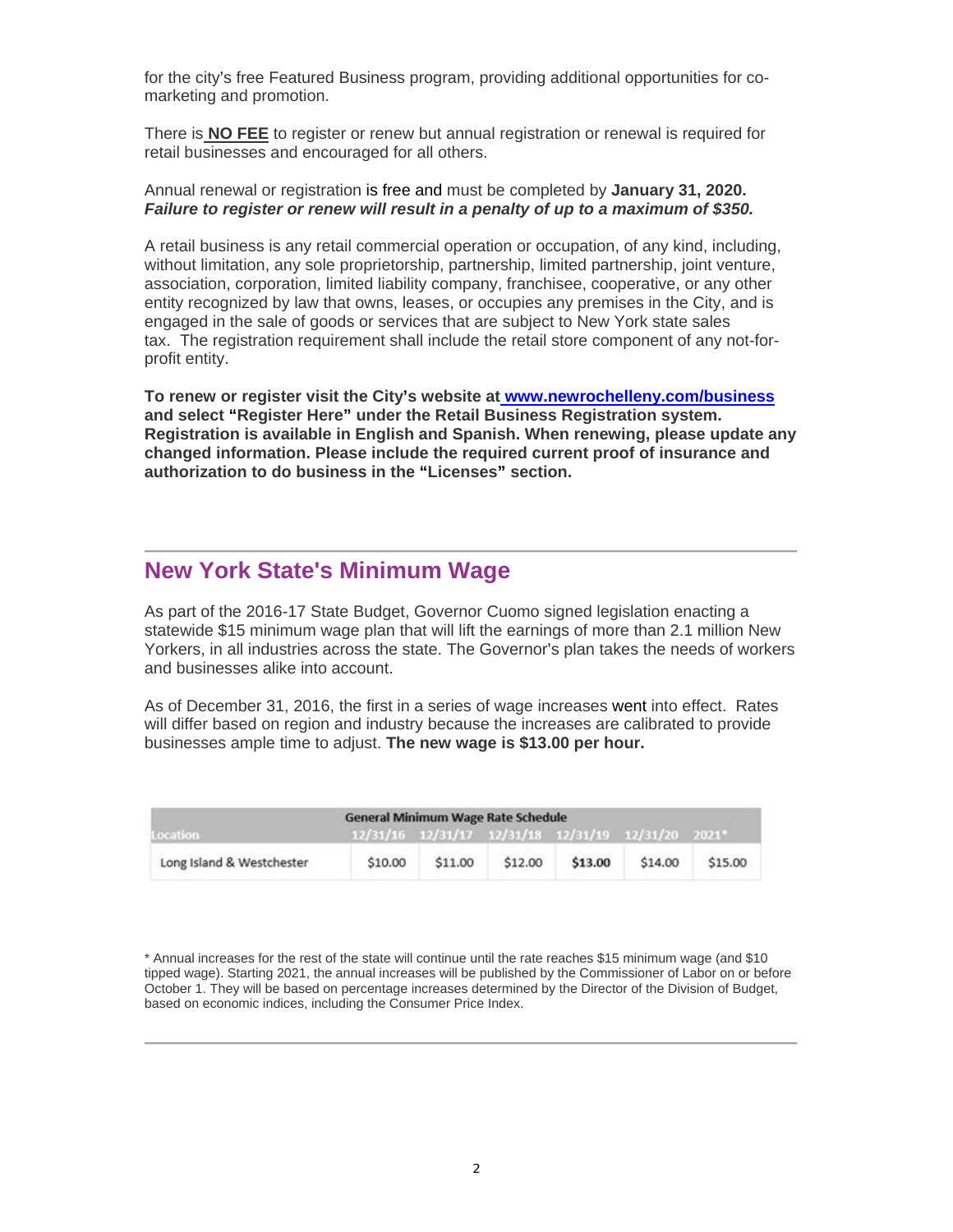

Voting is underway for Westchester Magazine's Best of Westchester awards. Ask your clients and customers to vote for your business by **Jan. 22 at 5 pm**.

Results will be published in the July 2020 issue of Westchester Magazine. Best of Westchester Readers' Ballot Rules:

- 1. Please limit your votes to county-based businesses no national chains\*
- 2. Businesses cannot incentivize votes with discounts, freebies, etc.
- 3. Votes originating from identical IP addresses will not be counted.
- 4. Please fill in name and town of business.
- 5. Please fill out at least 5 categories.
- 6. The Ballot is live from Dec 2 at 9 a.m. to Jan 22 at 5 p.m.

7. A special series of run-off voting will take place for the top six vote-getters in all Food & Drink and Health & Beauty categories starting Jan 27th and going weekly through March 8.

\*The Fast-Casual Chain and Steakhouse categories under Food & Drink, Department Store under Shopping, Hotel, Hotel Bar, and Adult Dance Classes under Fun & Leisure, and Senior Residence under Services are exceptions to this rule.

Vote HERE

### **Business News**

- Grand opening for **New Rochelle Farms** at 465 North Ave. on Tuesday, Jan. 21 at 4:30 pm all invited
- **Dubrovnik Restaurant** in Eat the World NYC
- **Diner Brew Co.** in Daily Voice Diner Brew Co. Is Full-Blown Taproom In Westchester
- **Maria Restaurant** in Westchester Magazine's Read our Most-Clicked Business Blogs in 2019
- **We Rock the Spectrum**, a gym for children with autism, now open on Main St. in New Rochelle. Coverage on News 12
- **Pop's Espresso Bar, Consign It on Main, The Wooden Spoon, Mahlstedt Gallery, R Cafe, Modern Restaurant and Lounge, Dubrovnik, Diner Brew and FunFuzion** in Time Out NY's A perfect day in New Rochelle
- **Krave** in Where to Dine after the Holiday Train Show at NYBG in New Rochelle Review

**Sincerely,** 

.

**Lisa Davis** Business Ambassador